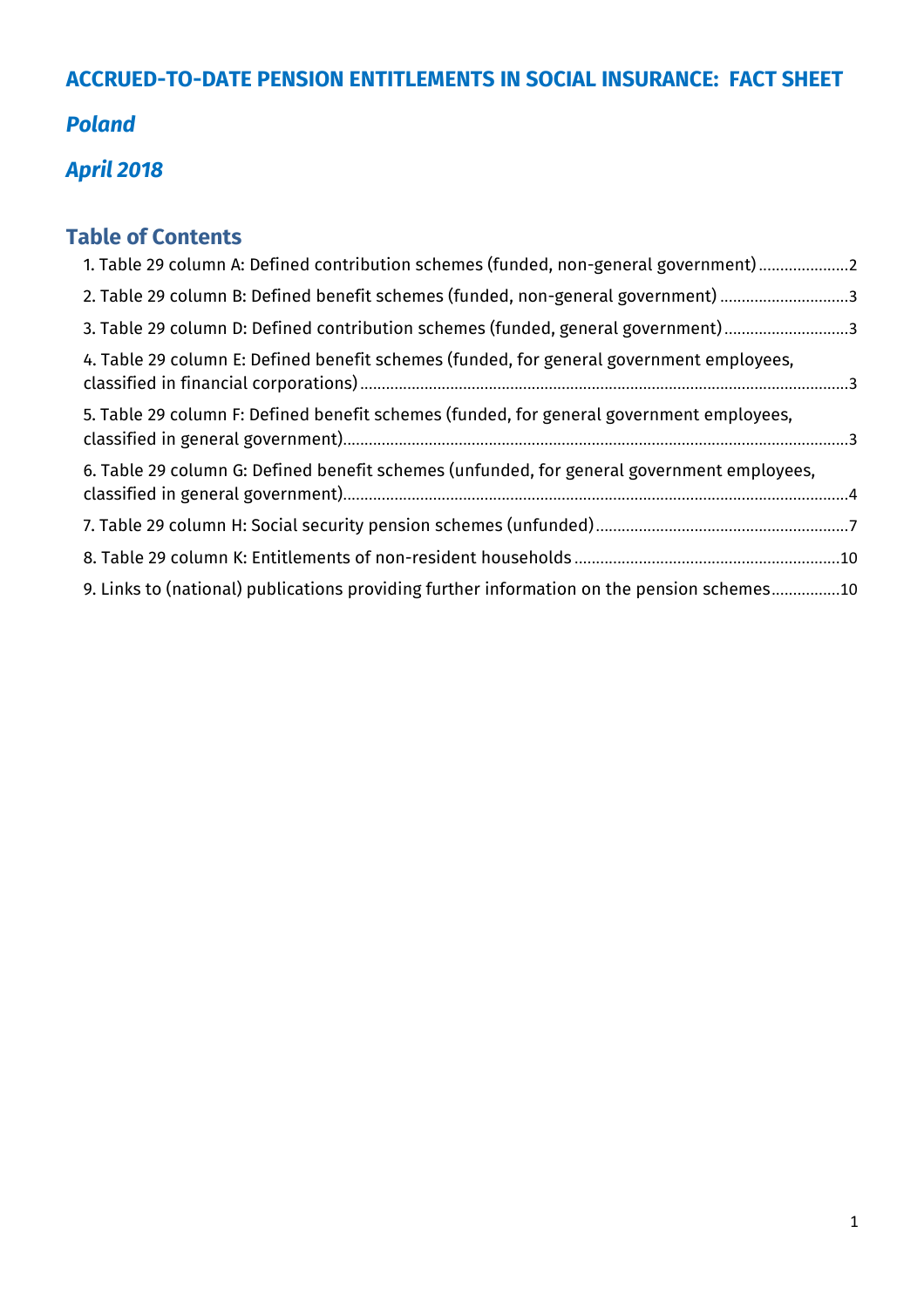# **1. Table 29 column A: Defined contribution schemes (funded, non-general government)**

#### **1. General description of the scheme and the calculation model**

*a. Coverage of the scheme*

#### **1) Open Pension Funds (OFE)**

Part of the general pension system in Poland consisting of three pillars: the social security scheme ZUS (the first pillar), the social insurance scheme OFE (the second pillar) and the social insurance scheme PPE (the third pillar). OFE was mandatory till 2014 for all born after 1968, since 2014 it has been and is on a voluntary basis. Participants in OFE are divided into two groups: 1) active participants (that is those wo have decided to have accounts in ZUS and OFE), for whom part of the employees contribution paid to the general social security scheme ZUS is transferred to their OFE account and 2) non-active participants (that is those who have resigned from participation in OFE), for whom their contributions are no longer divided between ZUS and OFE. In terms of active members the scheme covers around 15 % of the economically active persons.<sup>1</sup> Contributions are invested in financial instruments. Both active and non-active members have their assets accumulated in OFE accounts and when they have less than 10 years to retirement these assets are gradually (year by year) transferred to ZUS until there are no assets left in OFE accounts. At the same time part of the contribution of those active members is no longer transferred from ZUS to OFE. ZUS and not OFE pays out the whole pension benefit. OFE are managed by private fund management companies classified in S12 sector.

#### **2) Occupational Pension Schemes (PPE)**

Part of the general pension system (social insurance scheme). PPE schemes are voluntary form of saving for retirement, organized by an employer in cooperation with employees. At the end of 2015 there were 1 054 PPE in Poland which covered around 2,3 % of the economically active persons. The program can be carried out by the employer alone (company scheme) or with other employers who decided to jointly sponsor it (inter-company scheme). Payments to the scheme come from contributions: basic and supplementary. The basic contribution is paid by employers and is mandatory for those employers who have decided to set up such a scheme. The supplementary contribution is paid by employees on a voluntary basis if they want to increase their contribution and future benefit.

| b. Institutional set-up |  |
|-------------------------|--|

l

| <u>D. MISULULIONUL SEL-UD</u>                                 |                                                                                                                                                                                                                                                                                                                                                                                                                                                                                                                                                                                                                                                          |
|---------------------------------------------------------------|----------------------------------------------------------------------------------------------------------------------------------------------------------------------------------------------------------------------------------------------------------------------------------------------------------------------------------------------------------------------------------------------------------------------------------------------------------------------------------------------------------------------------------------------------------------------------------------------------------------------------------------------------------|
| Data sources/<br>suppliers                                    | <b>OFE</b><br>1)<br>Polish Financial Supervision Authority (KNF) with regard to the opening<br>and closing stock of assets accumulated in individual accounts<br>Social Insurance Institution ZUS with regard to the amount of<br>contributions transferred to individual accounts in OFE<br>Polish Financial Supervision Authority with regard to data on<br>investment income and scheme charges<br>The Ministry of Finance RB 40 report and the financial statement of the<br>Social Security Fund FUS with regard to data on the transfer of assets<br>between OFE and ZUS (safety slider)<br>2) PPE<br>Polish Financial Supervision Authority (KNF) |
| Which institution is<br>running/managing<br>the calculations? | <b>Central Statistical Office of Poland</b>                                                                                                                                                                                                                                                                                                                                                                                                                                                                                                                                                                                                              |
| 2. Any other comments                                         |                                                                                                                                                                                                                                                                                                                                                                                                                                                                                                                                                                                                                                                          |

 $1$  However, only part of OFE members (i.e. 2.5 million, which accounts for 15% of all OFE members) have the status of "active member". From 1 January to 31 June 2014 members of OFE could choose whether they want the part of their contributions to be transferred to OFE or to be credited to the subaccount in ZUS (the general social security scheme). The division of Second Pillar contribution depends on declaration about transferring a part of contribution to OFE. If the insured person does not declare to transfer a part of contribution to OFE, the entire contribution is credited to the subaccount in ZUS. The insured person can change his/her decision every four years from April to June beginning from 2016.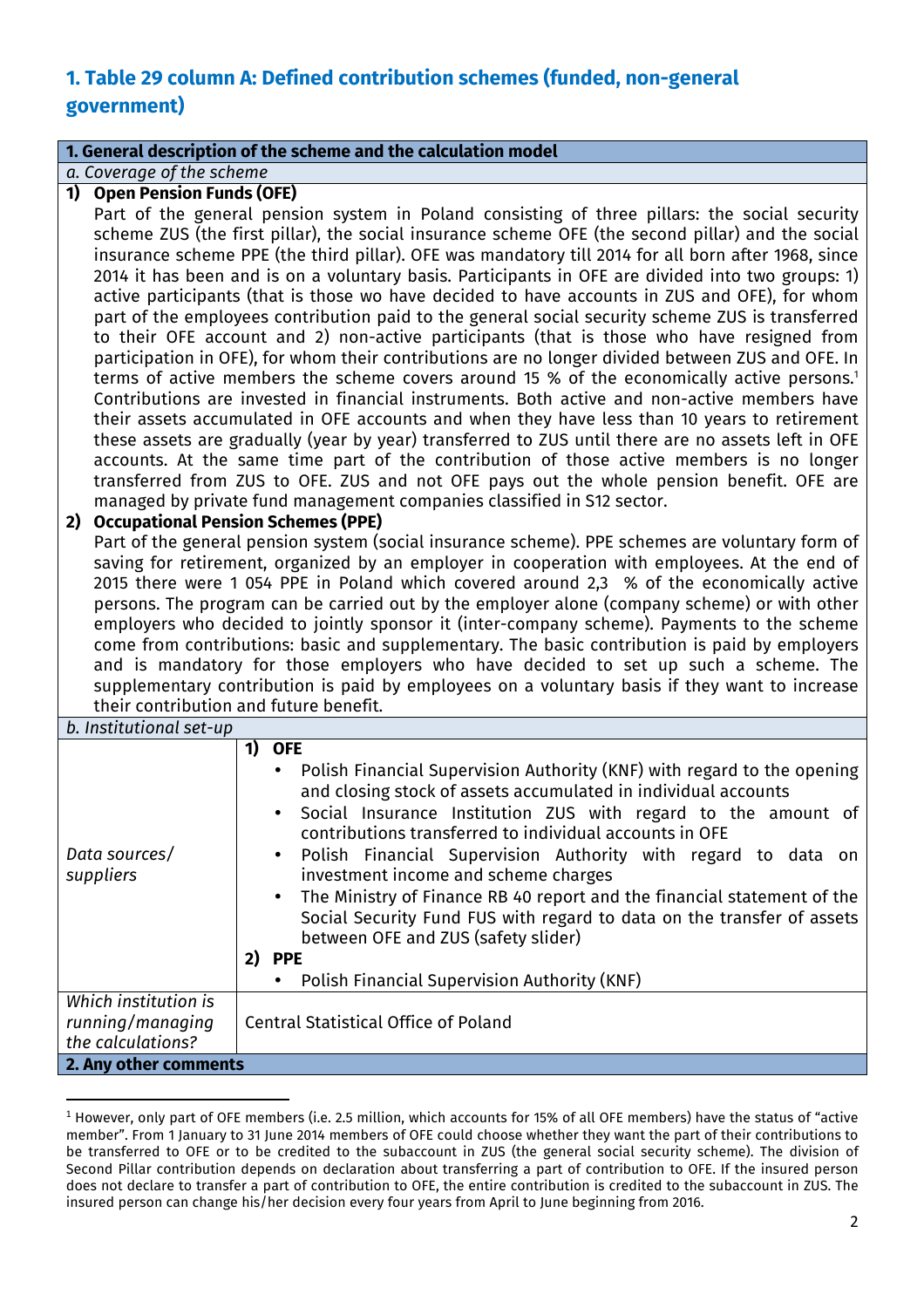Accrued to date pension entitlements were estimated according to ABO approach (the present value of accumulated assets). Column A excludes individual retirement saving accounts and individual pension plans, which are currently covered in core financial accounts and balance sheets.

Changes in entitlements due to revaluations (row 8) in column A are the difference between stock of entitlements at the end of the year, stock of entitlements at the beginning of the year and all current transactions in the course of the year. For OFE and PPE we have assumed ABO approach which means that stock of entitlements is equal to stock of accumulated assets at the end of the given period. In private pension schemes like OFE assets are invested in financial instruments and their valuation at the end of the period directly depends on their investment portfolio and on the investment return rate. In the case of OFE their investment portfolio changed in 2015 in such a way that the majority of their assets were invested in shares instead of state treasury debt securities as it had been previously. Share instruments are characterized by much bigger price fluctuation than treasury bonds which results in the higher fluctuation of the value of OFE assets. In 2015 the conditions on the Polish stock market were not favorable and as a result of it OFE incurred losses. Hence the value of their assets at the end of the year was significantly smaller than at the beginning of the year. Another issue is that transactions connected with contributions flow are shown in table 29 as a cash transfer from ZUS to OFE. When they are registered in OFE account they are changed into special units and the price of a single unit depends on the investment return rate. So the value of contributions as OFE assets can differ from the value of actual cash transfer.

The same concerns PPE. The main form of their activities are life insurance schemes but it has been changing recently to schemes with investment funds. In 2015 their assets dynamics decreased although the difference in value was not significant in comparison to OFE.

These changes in the value of assets are shown in row 8 of table 29 (changes in entitlements due to revaluation) in line with the Technical Compilation Guide for Pension Data in National Accounts which defines revaluations, among other things as changes in assumed price developments.

### **2. Table 29 column B: Defined benefit schemes (funded, non-general government)**

This type of scheme does not exist in Poland.

### **3. Table 29 column D: Defined contribution schemes (funded, general government)**

This type of scheme does not exist in Poland.

## **4. Table 29 column E: Defined benefit schemes (funded, for general government employees, classified in financial corporations)**

This type of scheme does not exist in Poland.

## **5. Table 29 column F: Defined benefit schemes (funded, for general government employees, classified in general government)**

This type of scheme does not exist in Poland.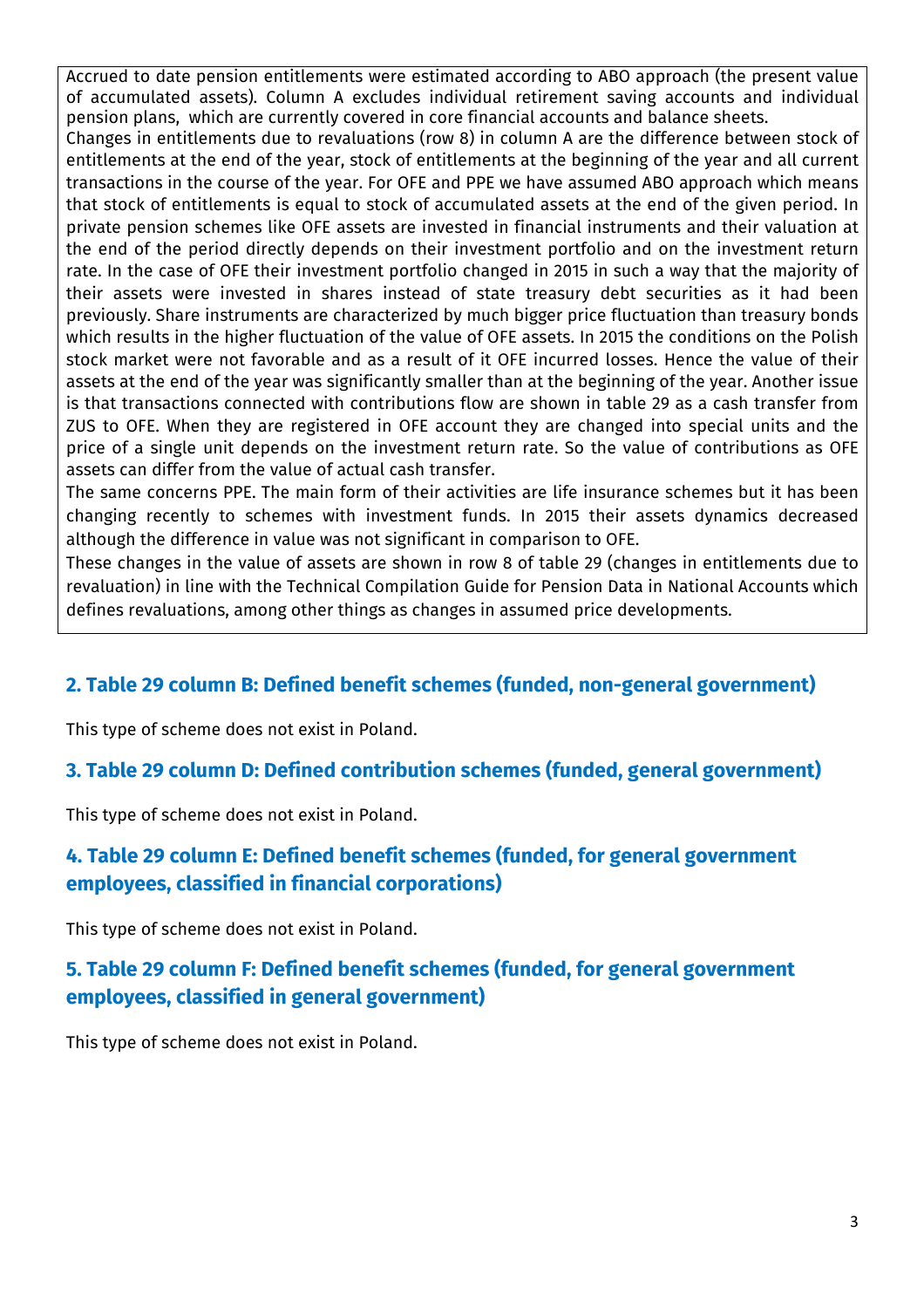## **6. Table 29 column G: Defined benefit schemes (unfunded, for general government employees, classified in general government)**

#### **1. General description of the scheme and the calculation model**

#### *a. Coverage of the scheme*

# **1) Provision scheme for judges and prosecutors**

Covers all judges and prosecutors in the Polish justice system, that is around 0,1 % of the economically active persons. No contributions are paid, benefits are covered from the State Budget. The only criterion for retirement is either age or disability/sickness regardless of age. The scheme replaces the social security scheme for this type of public servants.

#### **2) Provision scheme for uniformed services**

Covers uniformed services such as military, police, security service, intelligence, counterintelligence, border guards, prison guards, firemen, that is around 1,4% of the economically active persons. No contributions are paid, benefits are covered from the State Budget. Benefits differ for those hired before and after December 31, 2012. Retirement is based on a combination of age and service.

In fact all of Poland's schemes require a combination of age and years of service. For the military plan, and for judges and prosecutors, the model makes an assumption about the percent of contributors who retire each year by age and sex. Under the military plan, those hired prior to 2013 are eligible to retire at age 35 with 15 years of service. However, statistics show that the majority of military and police actually retire much later than age 35 – either because they have not yet met the years of service requirements or because they choose to continue working despite eligibility to retire. The actual average retirement age is about 47 for males and 50 for females. Consequently, the model assumes that only 0.3% of 35 year old contributors have 15 or more years of service and choose to retire at age 35. Those hired on or after 2013, are not eligible to retire until age 55 with 25 years of service and the model follows a similar approach.

The scheme replaces the social security scheme for this type of public servants.

| b. Institutional set-up                                    |                                                                               |
|------------------------------------------------------------|-------------------------------------------------------------------------------|
|                                                            | <b>Provision scheme for judges and prosecutors</b><br>1)                      |
|                                                            | Courts of law and prosecutors' offices with regard to detailed data           |
|                                                            | AWG with regard to the main macroeconomic and population                      |
|                                                            | assumptions                                                                   |
| Data sources/                                              | 2) Provision scheme for uniformed services                                    |
| suppliers                                                  | Ministry of National Defence, Ministry of the Interior and                    |
|                                                            | Administration, Pension Office of the Ministry of the Interior and            |
|                                                            | Administration with regard to detailed data                                   |
|                                                            | AWG with regard to the main macroeconomic and population                      |
|                                                            | assumptions                                                                   |
| Which institution is                                       | CSO is managing the calculations with strict cooperation with the World Bank; |
| running/managing                                           | with regard to the first transmission of data, modelling has been done by the |
| the calculations?                                          | experts of the World Bank                                                     |
| c. Major formulas: Benefit formula; Indexation of benefits |                                                                               |
| Benefit formula                                            | <b>Provision scheme for judges and prosecutors</b><br>1)                      |
|                                                            | 75 % of the last salary                                                       |
|                                                            | <b>Provision scheme for uniformed services</b><br>2)                          |
|                                                            | Officers/soldiers employed in uniformed service before January 1,             |
|                                                            | 2013: 40% of the last salary for 15 years of service plus 2.6% of the last    |
|                                                            | salary for each subsequent year of service above 15 years.                    |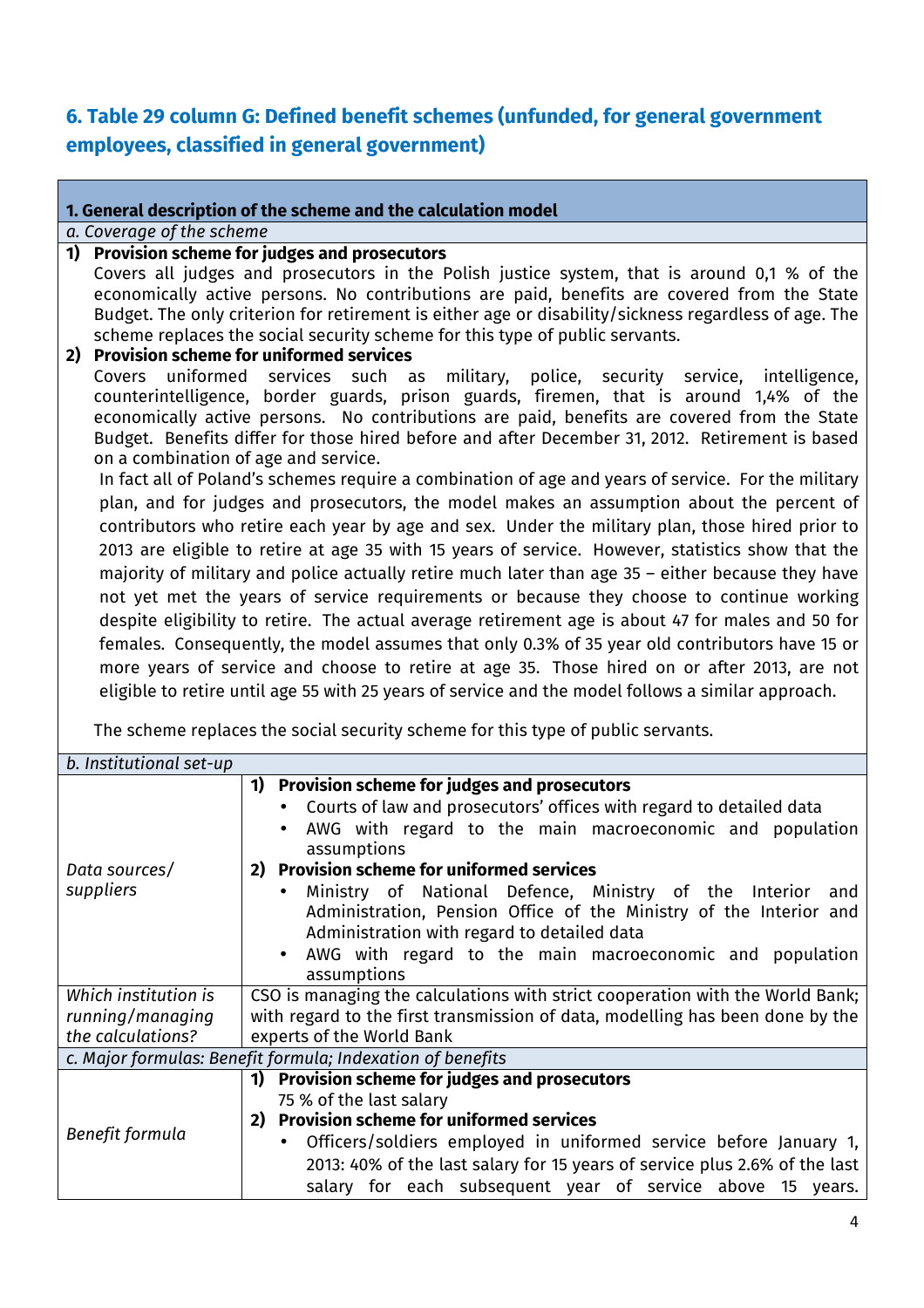|                                                                                         | Officers/soldiers employed in uniformed service after December                                                                                    |  |
|-----------------------------------------------------------------------------------------|---------------------------------------------------------------------------------------------------------------------------------------------------|--|
|                                                                                         | 31,2012: 60% of the calculation base for 25 years of service, i.e. of the                                                                         |  |
|                                                                                         | average salary out of 10 calendar years selected by the employee, plus                                                                            |  |
|                                                                                         | 3% of the calculation base for each subsequent year of service above                                                                              |  |
|                                                                                         | the required period.                                                                                                                              |  |
|                                                                                         |                                                                                                                                                   |  |
|                                                                                         | The disability pension is dependent on the degree of incapacity for<br>work and it equals:                                                        |  |
|                                                                                         |                                                                                                                                                   |  |
|                                                                                         | a. for group I - 80% of the last salary                                                                                                           |  |
|                                                                                         | b. for group $II - 70\%$ of the last salary                                                                                                       |  |
|                                                                                         | c. for group $III - 40\%$ of the last salary                                                                                                      |  |
|                                                                                         | <b>Provision scheme for judges and prosecutors</b><br>1)                                                                                          |  |
|                                                                                         | Proportionally to the wage growth of judges and prosecutors in the same                                                                           |  |
| Indexation of                                                                           | position                                                                                                                                          |  |
| benefits                                                                                | 2) Provision scheme for uniformed services                                                                                                        |  |
|                                                                                         | Pension benefits are indexed to consumer price index increased by 20 %                                                                            |  |
|                                                                                         | of real wage growth                                                                                                                               |  |
|                                                                                         | d. Type and structure of the calculation model                                                                                                    |  |
|                                                                                         | Pension entitlements have been modelled by applying the World Bank's PROST model, the same as in                                                  |  |
| the case of social security schemes.                                                    |                                                                                                                                                   |  |
| 2. Assumptions and methodologies applied                                                |                                                                                                                                                   |  |
| a. Discount rate                                                                        |                                                                                                                                                   |  |
|                                                                                         | at the required by Eurostat level of 5 % nominal                                                                                                  |  |
| b. Wage growth                                                                          |                                                                                                                                                   |  |
|                                                                                         | AWG assumptions reflecting productivity growth per capita                                                                                         |  |
| c. Valuation method: ABO/PBO                                                            |                                                                                                                                                   |  |
| <b>PBO</b>                                                                              |                                                                                                                                                   |  |
| 3. Data used to run the model                                                           |                                                                                                                                                   |  |
| a. Mortality tables                                                                     |                                                                                                                                                   |  |
| Data from AWG                                                                           |                                                                                                                                                   |  |
|                                                                                         | b. Entitlement statistics; other relevant statistics                                                                                              |  |
|                                                                                         | 1) Provision scheme for judges and prosecutors                                                                                                    |  |
|                                                                                         | Detailed data on the whole population of judges and prosecutors such as the number of                                                             |  |
|                                                                                         | active judges/prosecutors by age and sex, the number of retired judges/prosecutors by age<br>and sex, the amount of salaries and benefits.        |  |
|                                                                                         | Demographic, labour and macroeconomic assumptions from AWG: life expectancy,                                                                      |  |
|                                                                                         | participation rate, unemployment rate, population tables, mortality tables, all by age and sex;                                                   |  |
| macroeconomic assumptions.                                                              |                                                                                                                                                   |  |
| 2) Provision scheme for uniformed services                                              |                                                                                                                                                   |  |
|                                                                                         |                                                                                                                                                   |  |
| Detailed data on the whole population of officers/soldiers such as the number of active |                                                                                                                                                   |  |
|                                                                                         |                                                                                                                                                   |  |
|                                                                                         | officers/soldiers by age and sex, the number of retired officers/soldiers by age and sex, the                                                     |  |
|                                                                                         | amount of salaries and benefits.                                                                                                                  |  |
|                                                                                         | Demographic, labour and macroeconomic assumptions from AWG: life expectancy,                                                                      |  |
|                                                                                         | participation rate, unemployment rate, population tables, mortality tables, all by age and sex;                                                   |  |
| macroeconomic assumptions.                                                              |                                                                                                                                                   |  |
| 4. Reforms incorporated in the model                                                    |                                                                                                                                                   |  |
|                                                                                         | 1) Provision scheme for judges and prosecutors<br>Judges and prosecutors will no longer be eligible for early retirement after December 31, 2017. |  |
| 2) Provision scheme for uniformed services                                              |                                                                                                                                                   |  |
|                                                                                         | Based on the reform of 2012, the uniformed officers were divided into two groups, for which there                                                 |  |
|                                                                                         | are different rules for retirement eligibility and calculating old-age pensions.                                                                  |  |
| <b>5. Specific assumptions</b>                                                          |                                                                                                                                                   |  |
| a. How are careers modelled?                                                            |                                                                                                                                                   |  |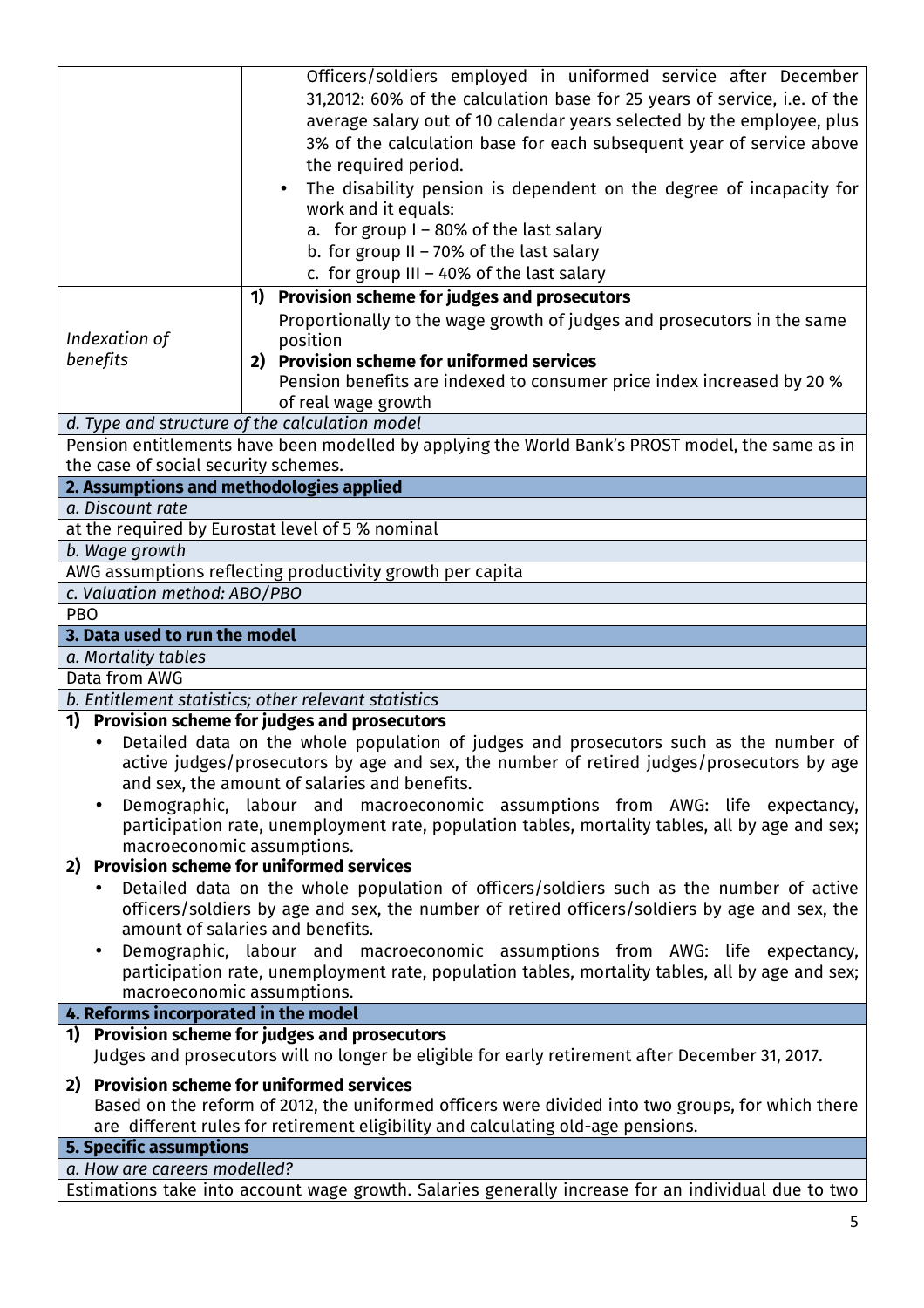factors – general increases in the level of earnings due to inflation and productivity growth, and increases in wages due to merit, promotions and seniority. The PROST model takes both factors into account in modelling career progressions. Careers are modelled through a combination of an earnings profile and annual increases in the earnings profile based on inflation and productivity growth assumptions. The earnings profile is developed from existing data on contributors' in the base year and shows average earnings by age and sex. The earnings profile shows how salaries increase (or decrease) with age due to merit, promotions and seniority. The entire earnings profile is increased from one year to the next based on assumptions regarding inflation and productivity growth. Therefore, as an individual progresses through his or her career, the salary from the prior year increases for both reasons.

#### *b. How are survivor pensions calculated?*

85 % of the last salary for one eligible person, 90 % for two and 95 % for three and more eligible persons

*c. How is the retirement age modelled over time?*

#### **1) Provision scheme for judges and prosecutors**

In line with the Polish law gradually prolonging retirement age, starting with 60 years for women and 65 years for men and ending with 67 years for both men and women. Early retirement not permitted after December 31, 2027.

#### **2) Provision scheme for uniformed services**

Assumed ages at retirement for pre-2013 scheme based on actual retirement experience by age and sex under the uniformed services plan. Assumed retirement ages for post-2012 scheme reflects change in the law prohibiting retirement prior to age 55.

#### *d. Other specific features of the model*

Old age and disabled have been specified as flow of contributors from the previous year based on actual experience under the plans which means that the number of new old age and disability pensioners is calculated and then the total number of pensioners is estimated by starting with the prior year stock , adding the number of new pensioners and subtracting those who are assumed to die. The number of new beneficiaries is calculated by making assumptions regarding the percentage of prior year contributors who retire or become disabled each year by age and sex.

Summary and comparison reflects finances of mono pillar system. Mono pillar system means the one that is defined benefit only or defined contribution only. This is the case for all of Poland's plans with the exception of the general social security scheme (ZUS), which is multi pillar ( Notional defined contribution plus fully funded system).

#### **6. Any other comments**

The value shown in other changes in volume (row 9) is connected with the change to the estimation approach in the model in comparison to the first transmission of the stock of entitlements at the end of 2014 which has been then repeated as the stock of entitlements at the beginning of 2015. It concerns two issues: the abolition of early retirement for judges and prosecutors due on 31st December 2017 which was not taken into account in the first estimation method and change of estimation approach in the case of uniformed services by incorporating in a better way in comparison to the previous method, the 2013 reform of military scheme. In both cases the value in row 9 shows the adjustment to the starting liability, that is to the stock of entitlements at the beginning of the year and has been calculated as the difference between liabilities at the end of 2014 estimated in line with the new method and those reported in the first transmission (estimated in line with the previous method). Since it cannot be easily separated it is all shown in row 9 as changes to the estimation approach.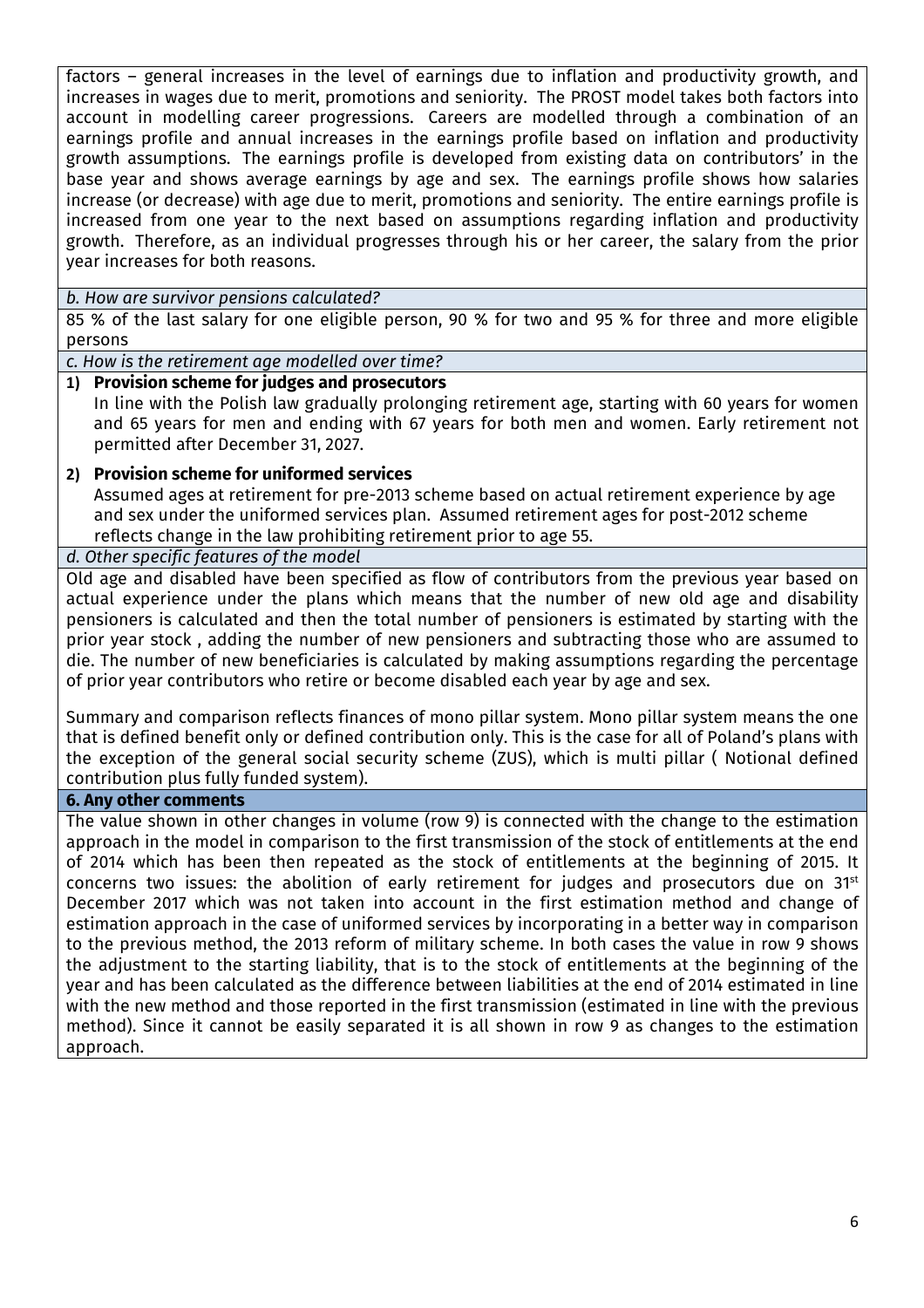# **7. Table 29 column H: Social security pension schemes (unfunded)**

#### **1. General description of the scheme and the calculation model**

*a. Coverage of the scheme*

- **1) The General Social Security Scheme (ZUS)** covers the majority of working population in Poland (all employees, self-employed and employers working outside agriculture, with the exclusion of participants in security provision scheme – schemes for uniformed service and judges plus prosecutors), that is around 85 % of the economically active persons. The scheme is mandatory and insures against old age, disability and loss of a family breadwinner. The scheme is an unfunded notional defined contribution scheme on Pay as You Go basis with compulsory contributions as the main source of income. Contributions are paid both by employers and employees. The basis for contributions is income as understood in the act of law on personal income tax (in the case of employees it is their salary as defined by this act of law). The basis doesn't include remuneration for sickness and benefits. The total for old age pension is 19,52 % of the basis and it is paid in half by an employer and an employee (that is 9,76 % by each one of them). For disability pension the rate is 8 % of the basis, of which 6% is paid by the employer and 1,5 % by the employee. So in total the employer pays 16,26% of the basis and the employee 11,26% of the basis.
- **2) Social Security Scheme for Farmers (KRUS)** covers all farmers, their spouses and other members of their families working together with them in agriculture, which is around 8 % of the economically active persons. The scheme is mandatory and insures against old age, disability and loss of a family breadwinner. The scheme is an unfunded defined benefit scheme on Pay as You Go basis with compulsory contributions and subsidies from State Budget as the main source of income. The basic contribution is equal to 10 % of the basic pension benefit, that is the lowest employee pension benefit. The amount of the basic pension benefit is officially announced by the CSO President. Farmers who own farms with arable land bigger than 50 hectare pay additional contribution, from 12 to 48 % of the basic pension depending on the size of their farm. In case a farmer runs business activities outside agriculture his contribution is twice as much.

| b. Institutional set-up |                                                                               |
|-------------------------|-------------------------------------------------------------------------------|
| Data sources/           | Social Insurance Institution ZUS, Social Insurance Institution for Farmers    |
| suppliers               | <b>KRUS, AWG</b>                                                              |
| Which institution is    | CSO is managing the calculations with strict cooperation with the World Bank; |
| running/managing        | with regard to the first transmission of data, modelling has been done by the |
| the calculations?       | experts of the World Bank.                                                    |
|                         | c. Major formulas: Benefit formula; Indexation of benefits                    |
| Benefit formula         | For the general social security scheme (ZUS) there are two types of<br>1)     |
|                         | benefit formula:                                                              |
|                         | Before the systemic reform in 1999 the scheme was a pay as you go             |
|                         | defined benefit scheme with the following formula: benefit equals to          |
|                         | 24 % of the average salary decreased by obligatory social                     |
|                         | contributions $+$ 1,3 % of the contribution base for each contributory        |
|                         | year $+$ 0,7% of the contribution base for each non-contributory year         |
|                         | where the contribution base is a salary on which social contributions         |
|                         | are paid by a given person. The formula also takes into account the           |
|                         | additional criteria for the old age scheme which are the minimum              |
|                         | years of service $-15$ for women and 20 for men. For modelling the            |
|                         | incremental replacement rate has been assumed as 1,3 % and basic              |
|                         | replacement rate for men 26 % (20 years $x$ 1,3) whereas for women            |
|                         | 19,5% (15 years x 1,3). This formula has been used for calculating            |
|                         | benefits for persons born until the end of 1948 and for calculating           |
|                         | disability and survivors benefits for everyone.                               |
|                         | Notional defined contribution formula (after the reform): benefit has<br>b)   |
|                         | been calculated as the total of contributions + initial capital<br>$+$        |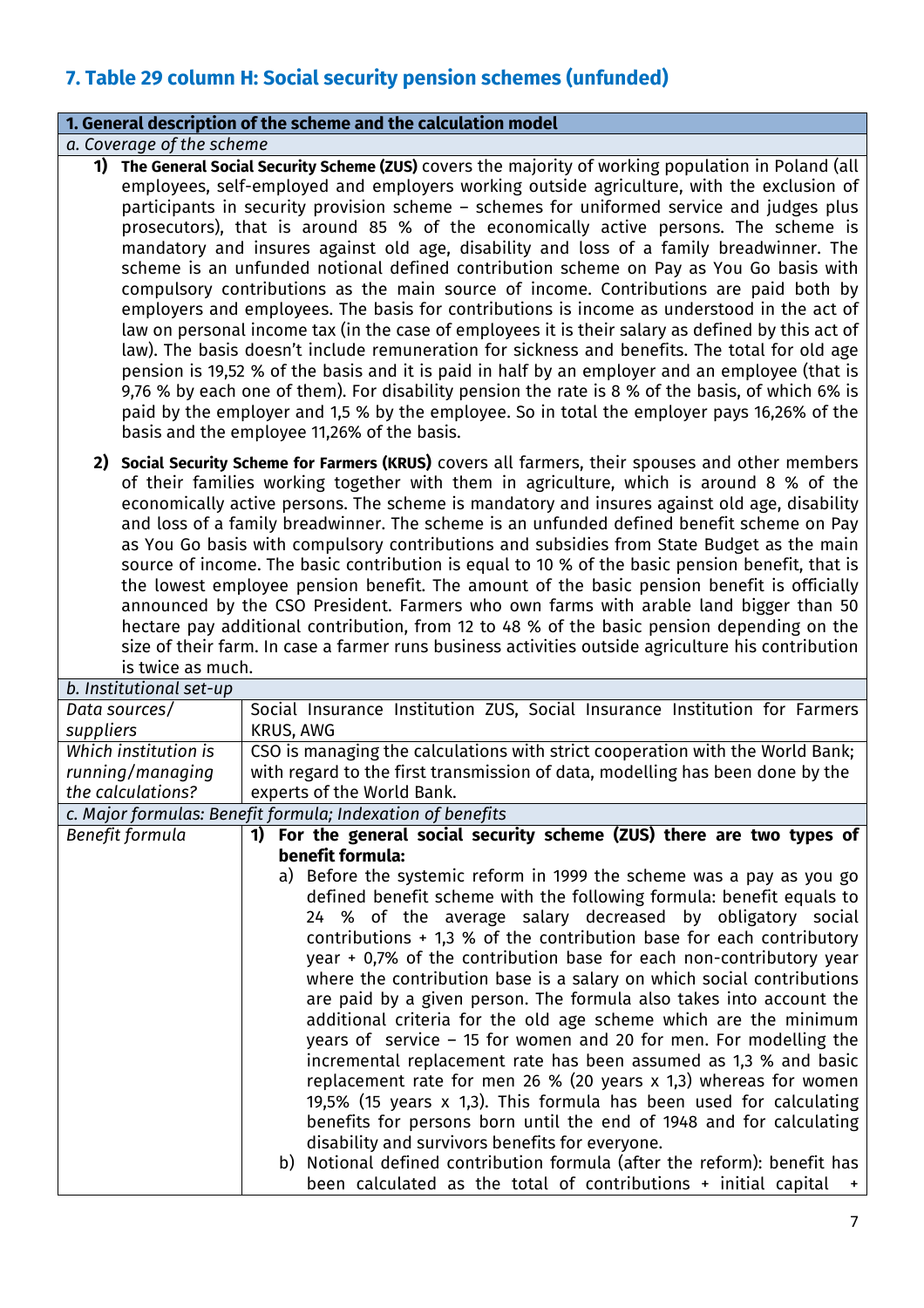|                                                                                                                                                                                                                                                                                                                                                                                                                                                                                                                                                                                                                                                                                             | indexing on individual accounts of the insured in ZUS divided by<br>average life expectancy. Initial capital is understood and calculated as<br>the present value of the hypothetical old age pension which the<br>insured would have received if she/he had retired at the time of the<br>systemic reform.                                                                                                                                                                                                                                                                                                                                                                                                                                                                                                                                                                                                                                                                                                                                                                                                                                                                                                                                                                                                                                                                                                               |  |
|---------------------------------------------------------------------------------------------------------------------------------------------------------------------------------------------------------------------------------------------------------------------------------------------------------------------------------------------------------------------------------------------------------------------------------------------------------------------------------------------------------------------------------------------------------------------------------------------------------------------------------------------------------------------------------------------|---------------------------------------------------------------------------------------------------------------------------------------------------------------------------------------------------------------------------------------------------------------------------------------------------------------------------------------------------------------------------------------------------------------------------------------------------------------------------------------------------------------------------------------------------------------------------------------------------------------------------------------------------------------------------------------------------------------------------------------------------------------------------------------------------------------------------------------------------------------------------------------------------------------------------------------------------------------------------------------------------------------------------------------------------------------------------------------------------------------------------------------------------------------------------------------------------------------------------------------------------------------------------------------------------------------------------------------------------------------------------------------------------------------------------|--|
|                                                                                                                                                                                                                                                                                                                                                                                                                                                                                                                                                                                                                                                                                             | For the farmers' social security scheme, the defined benefit formula is<br>2)<br>composed of two parts: contributory and supplementary. The contributory<br>part is calculated as 1% of the basic pension for each contributory year<br>where the basic pension is equal to the lowest regular pension for an<br>employee outside agriculture (i.e., the minimum pension in the general<br>employees' program administered by ZUS). The supplementary part<br>constitutes 95 % of the basic pension if the number of contributory years<br>is less than 20. Otherwise it is decreased by 0,5 % of the basic pension for<br>each year over 20 but cannot be less than 85 % of the basic pension. A<br>minimum of 25 years of service is required for retirement. For the purpose<br>of modelling the replacement rate, the benefit formula for someone with<br>25 years of service has been calculated as 25% (1 % for each of 25 years of<br>minimum service period) + 95% - 2,5% which equals to 117,5 %. 2,5 % stems<br>from decreasing the basic pension by 0,5 % for each year between 20 and<br>25. Each additional year of service up to 40 years of service increases the<br>percentage by 0.5% (1% for each additional contributory year, less a loss<br>of 0.5% of the supplementary part for each additional year). The formula<br>applies to the old age benefits, disability benefits and survivors benefits. |  |
| Indexation of                                                                                                                                                                                                                                                                                                                                                                                                                                                                                                                                                                                                                                                                               | For the general social security and for the farmers' social security pension                                                                                                                                                                                                                                                                                                                                                                                                                                                                                                                                                                                                                                                                                                                                                                                                                                                                                                                                                                                                                                                                                                                                                                                                                                                                                                                                              |  |
| benefits                                                                                                                                                                                                                                                                                                                                                                                                                                                                                                                                                                                                                                                                                    | benefits are indexed to consumer price index increased by 20 % of real wage                                                                                                                                                                                                                                                                                                                                                                                                                                                                                                                                                                                                                                                                                                                                                                                                                                                                                                                                                                                                                                                                                                                                                                                                                                                                                                                                               |  |
|                                                                                                                                                                                                                                                                                                                                                                                                                                                                                                                                                                                                                                                                                             | growth.                                                                                                                                                                                                                                                                                                                                                                                                                                                                                                                                                                                                                                                                                                                                                                                                                                                                                                                                                                                                                                                                                                                                                                                                                                                                                                                                                                                                                   |  |
|                                                                                                                                                                                                                                                                                                                                                                                                                                                                                                                                                                                                                                                                                             | d. Type and structure of the calculation model                                                                                                                                                                                                                                                                                                                                                                                                                                                                                                                                                                                                                                                                                                                                                                                                                                                                                                                                                                                                                                                                                                                                                                                                                                                                                                                                                                            |  |
| Pension entitlements have been modelled by applying the World Bank's PROST model operating<br>under Microsoft Windows system. Data and assumptions are inserted into Excel worksheets and<br>outputs are also presented in excel worksheets. The model utilizes country specific data and<br>combines population projections with economic assumptions to forecast future numbers of<br>contributors and beneficiaries which in turn generate flows of revenues and expenditures. The fiscal<br>balances are projected. The model can use either the stock or the flow approach. In the stock<br>approach, parameters such as retirement are expressed as total retirees as a percentage of |                                                                                                                                                                                                                                                                                                                                                                                                                                                                                                                                                                                                                                                                                                                                                                                                                                                                                                                                                                                                                                                                                                                                                                                                                                                                                                                                                                                                                           |  |
|                                                                                                                                                                                                                                                                                                                                                                                                                                                                                                                                                                                                                                                                                             | population. Projections can be based on either population or employment. All the modules of PROST                                                                                                                                                                                                                                                                                                                                                                                                                                                                                                                                                                                                                                                                                                                                                                                                                                                                                                                                                                                                                                                                                                                                                                                                                                                                                                                         |  |
|                                                                                                                                                                                                                                                                                                                                                                                                                                                                                                                                                                                                                                                                                             | allow for sensitivity analysis of the results to key demographic and economic parameters, such as                                                                                                                                                                                                                                                                                                                                                                                                                                                                                                                                                                                                                                                                                                                                                                                                                                                                                                                                                                                                                                                                                                                                                                                                                                                                                                                         |  |
|                                                                                                                                                                                                                                                                                                                                                                                                                                                                                                                                                                                                                                                                                             | fertility, longevity, wage growth and discount rate. In addition to providing detailed information on                                                                                                                                                                                                                                                                                                                                                                                                                                                                                                                                                                                                                                                                                                                                                                                                                                                                                                                                                                                                                                                                                                                                                                                                                                                                                                                     |  |
|                                                                                                                                                                                                                                                                                                                                                                                                                                                                                                                                                                                                                                                                                             | pension systems, PROST also produces summary tables that include the most important statistics                                                                                                                                                                                                                                                                                                                                                                                                                                                                                                                                                                                                                                                                                                                                                                                                                                                                                                                                                                                                                                                                                                                                                                                                                                                                                                                            |  |
| 2. Assumptions and methodologies applied                                                                                                                                                                                                                                                                                                                                                                                                                                                                                                                                                                                                                                                    | concerning population projection, demographic structure and finances.                                                                                                                                                                                                                                                                                                                                                                                                                                                                                                                                                                                                                                                                                                                                                                                                                                                                                                                                                                                                                                                                                                                                                                                                                                                                                                                                                     |  |
| a. Discount rate                                                                                                                                                                                                                                                                                                                                                                                                                                                                                                                                                                                                                                                                            |                                                                                                                                                                                                                                                                                                                                                                                                                                                                                                                                                                                                                                                                                                                                                                                                                                                                                                                                                                                                                                                                                                                                                                                                                                                                                                                                                                                                                           |  |
|                                                                                                                                                                                                                                                                                                                                                                                                                                                                                                                                                                                                                                                                                             | at the required by Eurostat level of 5 % nominal                                                                                                                                                                                                                                                                                                                                                                                                                                                                                                                                                                                                                                                                                                                                                                                                                                                                                                                                                                                                                                                                                                                                                                                                                                                                                                                                                                          |  |
| b. Wage growth                                                                                                                                                                                                                                                                                                                                                                                                                                                                                                                                                                                                                                                                              |                                                                                                                                                                                                                                                                                                                                                                                                                                                                                                                                                                                                                                                                                                                                                                                                                                                                                                                                                                                                                                                                                                                                                                                                                                                                                                                                                                                                                           |  |
|                                                                                                                                                                                                                                                                                                                                                                                                                                                                                                                                                                                                                                                                                             |                                                                                                                                                                                                                                                                                                                                                                                                                                                                                                                                                                                                                                                                                                                                                                                                                                                                                                                                                                                                                                                                                                                                                                                                                                                                                                                                                                                                                           |  |
| For notional defined contribution scheme (the general scheme after the reform) wage growth<br>$\bullet$                                                                                                                                                                                                                                                                                                                                                                                                                                                                                                                                                                                     |                                                                                                                                                                                                                                                                                                                                                                                                                                                                                                                                                                                                                                                                                                                                                                                                                                                                                                                                                                                                                                                                                                                                                                                                                                                                                                                                                                                                                           |  |
| assumptions of the AWG reflecting productivity growth per capita are used to project the<br>contributions credited to notional accounts.                                                                                                                                                                                                                                                                                                                                                                                                                                                                                                                                                    |                                                                                                                                                                                                                                                                                                                                                                                                                                                                                                                                                                                                                                                                                                                                                                                                                                                                                                                                                                                                                                                                                                                                                                                                                                                                                                                                                                                                                           |  |
| $\bullet$                                                                                                                                                                                                                                                                                                                                                                                                                                                                                                                                                                                                                                                                                   | For defined benefit schemes (the general scheme before the reform and farmers' scheme) the                                                                                                                                                                                                                                                                                                                                                                                                                                                                                                                                                                                                                                                                                                                                                                                                                                                                                                                                                                                                                                                                                                                                                                                                                                                                                                                                |  |
| wage growth assumptions of the AWG reflecting productivity growth per capita have been used for                                                                                                                                                                                                                                                                                                                                                                                                                                                                                                                                                                                             |                                                                                                                                                                                                                                                                                                                                                                                                                                                                                                                                                                                                                                                                                                                                                                                                                                                                                                                                                                                                                                                                                                                                                                                                                                                                                                                                                                                                                           |  |
|                                                                                                                                                                                                                                                                                                                                                                                                                                                                                                                                                                                                                                                                                             | the estimation of pension entitlements.                                                                                                                                                                                                                                                                                                                                                                                                                                                                                                                                                                                                                                                                                                                                                                                                                                                                                                                                                                                                                                                                                                                                                                                                                                                                                                                                                                                   |  |
| c. Valuation method: ABO/PBO                                                                                                                                                                                                                                                                                                                                                                                                                                                                                                                                                                                                                                                                |                                                                                                                                                                                                                                                                                                                                                                                                                                                                                                                                                                                                                                                                                                                                                                                                                                                                                                                                                                                                                                                                                                                                                                                                                                                                                                                                                                                                                           |  |
|                                                                                                                                                                                                                                                                                                                                                                                                                                                                                                                                                                                                                                                                                             |                                                                                                                                                                                                                                                                                                                                                                                                                                                                                                                                                                                                                                                                                                                                                                                                                                                                                                                                                                                                                                                                                                                                                                                                                                                                                                                                                                                                                           |  |

PBO for both schemes

# **3. Data used to run the model**

*a. Mortality tables*

Data from AWG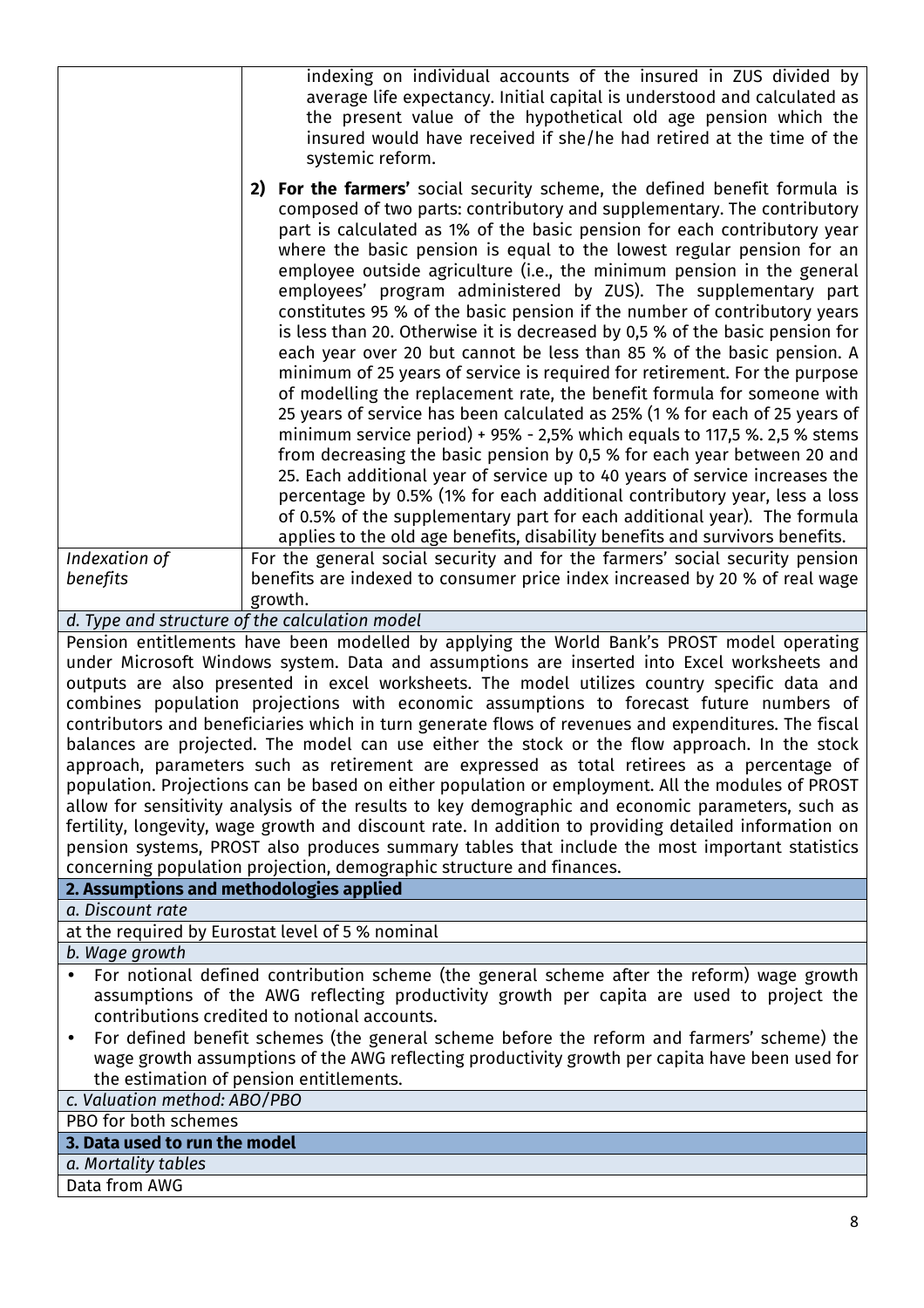### *b. Entitlement statistics; other relevant statistics*

### **1) The General Social Security Scheme (ZUS)**

- 3 % sample of data on contributors and beneficiaries from Social Insurance Institution (ZUS)
- Statistical data on old age, disabled and family pensioners, by age and gender from ZUS
- Retirement and disability rates, e.g. percentage of retirees and disability retirees in total cohort by age and gender from ZUS
- Number of people insured by age and gender from ZUS
- Demographic, employment etc. data (life expectancy, participation rates, unemployment rates, population tables, mortality rates) by age and gender from AWG
- Macroeconomic assumptions from AWG

### **2) Social Security Scheme for Farmers (KRUS)**

- Full database files on all contributors and beneficiaries from KRUS
- Additional statistical data (for validation purposes) on beneficiaries and contributors by age and gender from KRUS
- Expenditures on old age and disability benefits from KRUS
- Demographic, employment etc. data (life expectancy, participation rates, unemployment rates, population tables, mortality rates) by age and gender from AWG
- Macroeconomic assumptions from AWG

## **4. Reforms incorporated in the model**

### **1) The General Social Security Scheme (ZUS)**

Systemic reform for the general scheme resulting in the transition from defined benefit formula to notional defined contribution formula.

### **2) Social Security Scheme for Farmers (KRUS)**

For farmers' scheme there has been no systemic reform so far.

### **5. Specific assumptions**

### *a. How are careers modelled?*

Estimations take into account wage growth. Salaries generally increase for an individual due to two factors – general increases in the level of earnings due to inflation and productivity growth, and increases in wages due to merit, promotions and seniority. The PROST model takes both factors into account in modelling career progressions. Careers are modelled through a combination of an earnings profile and annual increases in the earnings profile based on inflation and productivity growth assumptions. The earnings profile is developed from existing data on contributors' in the base year and shows average earnings by age and sex. The earnings profile shows how salaries increase (or decrease) with age due to merit, promotions and seniority. The entire earnings profile is increased from one year to the next based on assumptions regarding inflation and productivity growth. Therefore, as an individual progresses through his or her career, the salary from the prior year increases for both reasons.

*b. How are survivor pensions calculated?*

By applying the old scheme defined benefit formula (the general scheme before the reform) *c. How is the retirement age modelled over time?*

Retirement age has been modelled in line with the Polish law gradually increasing retirement ages, starting with 60 years for women and 65 years for men and ending with 67 years for both men and women.<sup>2</sup>

*d. Other specific features of the model*

l

Old age and disabled have been specified as flow of contributors from the previous year for both schemes

Summary and comparison reflects finances of multi pillar system for the general scheme and finances of mono pillar system for the farmers' scheme. See the explanations provided for column G. **6. Any other comments**

<sup>2</sup> At 1st October 2017, new act of Law will be in effect reintroducing the previous retirement age, e.g. 60 years for women and 65 years for men.